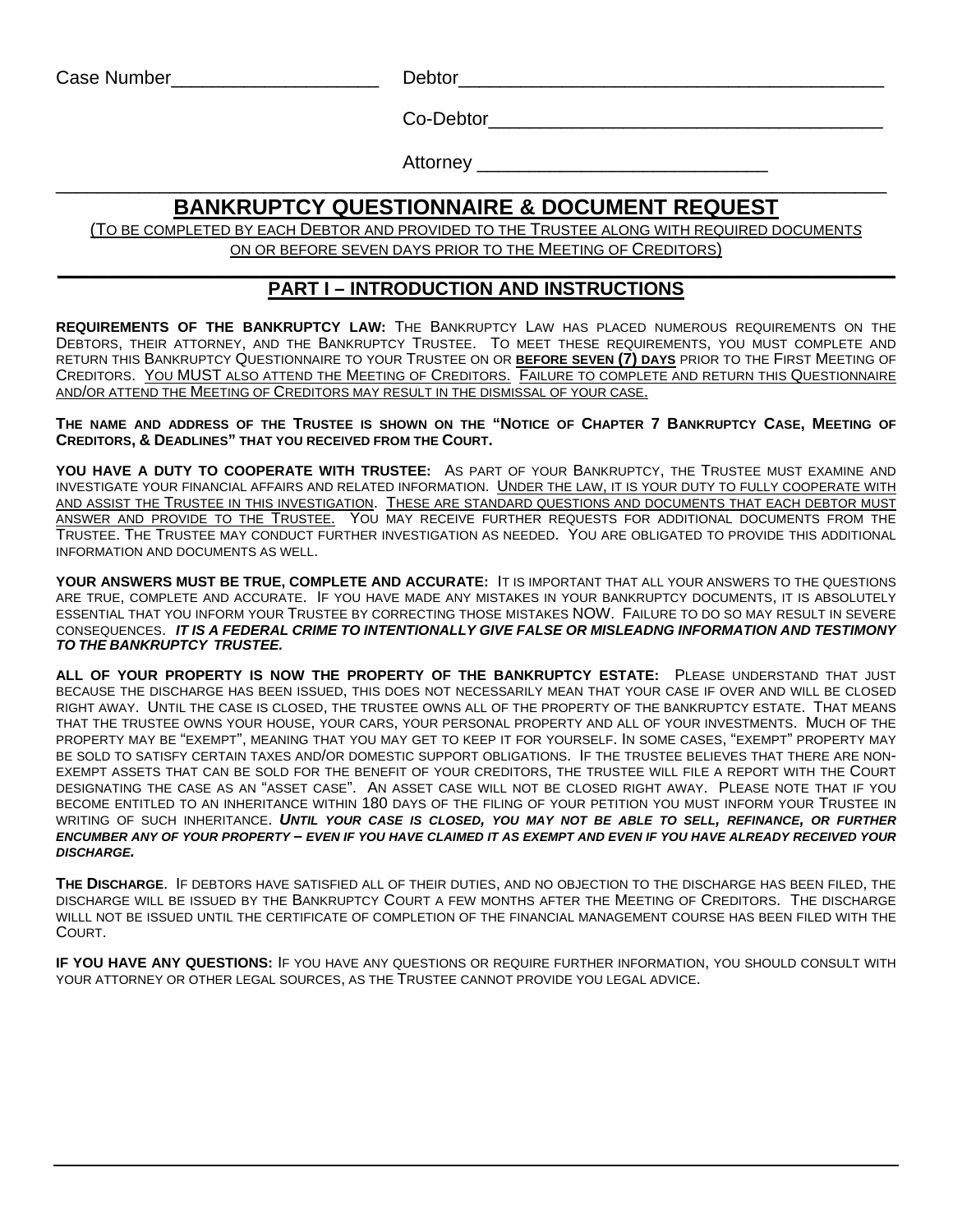## **PART II – STATEMENT OF BASIC FACTS**

| <b>DEBTOR</b>                                                                                                                                                                                                                                                                                                                                            | <b>CO-DEBTOR</b>                                                                                                                                                                                                                                                                                                                                                   |
|----------------------------------------------------------------------------------------------------------------------------------------------------------------------------------------------------------------------------------------------------------------------------------------------------------------------------------------------------------|--------------------------------------------------------------------------------------------------------------------------------------------------------------------------------------------------------------------------------------------------------------------------------------------------------------------------------------------------------------------|
|                                                                                                                                                                                                                                                                                                                                                          |                                                                                                                                                                                                                                                                                                                                                                    |
|                                                                                                                                                                                                                                                                                                                                                          |                                                                                                                                                                                                                                                                                                                                                                    |
|                                                                                                                                                                                                                                                                                                                                                          |                                                                                                                                                                                                                                                                                                                                                                    |
|                                                                                                                                                                                                                                                                                                                                                          |                                                                                                                                                                                                                                                                                                                                                                    |
| $\begin{picture}(180,10) \put(0,0){\line(1,0){10}} \put(0,0){\line(1,0){10}} \put(0,0){\line(1,0){10}} \put(0,0){\line(1,0){10}} \put(0,0){\line(1,0){10}} \put(0,0){\line(1,0){10}} \put(0,0){\line(1,0){10}} \put(0,0){\line(1,0){10}} \put(0,0){\line(1,0){10}} \put(0,0){\line(1,0){10}} \put(0,0){\line(1,0){10}} \put(0,0){\line(1,0){10}} \put(0$ | $\begin{picture}(150,10) \put(0,0){\vector(1,0){100}} \put(15,0){\vector(1,0){100}} \put(15,0){\vector(1,0){100}} \put(15,0){\vector(1,0){100}} \put(15,0){\vector(1,0){100}} \put(15,0){\vector(1,0){100}} \put(15,0){\vector(1,0){100}} \put(15,0){\vector(1,0){100}} \put(15,0){\vector(1,0){100}} \put(15,0){\vector(1,0){100}} \put(15,0){\vector(1,0){100}}$ |
|                                                                                                                                                                                                                                                                                                                                                          |                                                                                                                                                                                                                                                                                                                                                                    |
|                                                                                                                                                                                                                                                                                                                                                          |                                                                                                                                                                                                                                                                                                                                                                    |
| (PLEASE SPECIFY, SINGLE, MARRIED, DIVORCED, WIDOWED)                                                                                                                                                                                                                                                                                                     | (PLEASE SPECIFY, SINGLE, MARRIED, DIVORCED, WIDOWED)                                                                                                                                                                                                                                                                                                               |
| NO. OF DEPENDENTS CLAIMED ON LAST TAX RETURN:                                                                                                                                                                                                                                                                                                            | NO. OF DEPENDENTS CLAIMED ON LAST TAX RETURN:                                                                                                                                                                                                                                                                                                                      |
| FILING STATUS ON TAX RETURN ____________________________                                                                                                                                                                                                                                                                                                 | FILING STATUS ON TAX RETURN ___________________________                                                                                                                                                                                                                                                                                                            |
| HOW MANY DEPENDENTS LIVE WITH YOU NOW?                                                                                                                                                                                                                                                                                                                   | HOW MANY DEPENDENTS LIVE WITH YOU NOW?                                                                                                                                                                                                                                                                                                                             |
| THE NUMBER OF PEOPLE LIVING AT YOUR ADDRESS:                                                                                                                                                                                                                                                                                                             | THE NUMBER OF PEOPLE LIVING AT YOUR ADDRESS:                                                                                                                                                                                                                                                                                                                       |

### **PART III - STANDARD QUESTIONS**

(THIS SECTION MUST BE ANSWERED BY BOTH THE DEBTOR AND THE CO-DEBTOR, WHERE APPLICABLE. IF AN ANSWER TO A QUESTION REQUIRES FURTHER EXPLANATION, ATTACH A SEPARATE SHEET OF PAPER AND SUPPORTING DOCUMENTATION)

|                |                                                                                                                                                                                                               |  | <b>DEBTOR</b> |                  | <b>CO-DEBTOR</b> |  |
|----------------|---------------------------------------------------------------------------------------------------------------------------------------------------------------------------------------------------------------|--|---------------|------------------|------------------|--|
| 1.             | DID YOU PERSONALLY REVIEW AND THEN SIGN THE PETITION,<br>SCHEDULES AND OTHER DOCUMENTS FILED WITH THE COURT?                                                                                                  |  |               | VES No YES No    |                  |  |
| 2.             | IS THE INFORMATION CONTAINED IN ALL THESE DOCUMENTS<br>TRUE, COMPLETE AND ACCURATE?                                                                                                                           |  |               | VES No YES No    |                  |  |
| 3.             | HAVE YOU LISTED EVERYTHING YOU OWN IN THESE SCHEDULES?                                                                                                                                                        |  |               | VES No YES No    |                  |  |
| 4.             | HAVE YOU LIVED IN <b>NEVADA</b> CONTINUOUSLY FOR THE LAST TWO<br>YEARS? IF NOT, PLEASE LIST ALL YOUR ADDRESS DURING THE LAST<br>THREE YEARS ON A SEPARATE SHEET OF PAPER AND ATTACH TO<br>THIS QUESTIONNAIRE. |  |               | No YES No YES No |                  |  |
| 5 <sub>1</sub> | DO YOU HAVE ANY OWNERSHIP INTEREST (PRESENT, FUTURE,<br>CONTINGENT OR DISPUTED) IN ANY REAL PROPERTY,<br>PERSONAL PROPERTY OR LIFE INSURANCE POLICIES THAT ARE NOT<br><b>LISTED IN THESE DOCUMENTS?</b>       |  |               | VES No YES No    |                  |  |
| 6.             | <b>HAVE YOU EVER FILED BANKRUPTCY BEFORE?</b>                                                                                                                                                                 |  |               | YES No YES No    |                  |  |
| 7 <sub>1</sub> | HAVE YOU TRANSFERRED, SOLD OR GIVEN AWAY ANY THING TO<br>ANYONE DURING THE LAST ONE YEAR?                                                                                                                     |  |               | VES No YES No    |                  |  |
| 8.             | HAVE YOU OWNED, SOLD OR TRANSFERRED ANY REAL ESTATE<br>PROPERTY DURING THE LAST FOUR (4) YEARS?                                                                                                               |  |               | YES NO YES NO    |                  |  |
| 9.             | DOES ANYONE OWE YOU ANY MONEY FOR ANY REASON?                                                                                                                                                                 |  |               | YES NO YES NO    |                  |  |
| 10.            | DO YOU HAVE ANY CLAIMS AGAINST ANYONE THAT IS NOT<br>LISTED IN YOUR PETITION AND THE SCHEDULES?                                                                                                               |  |               | YES No YES No    |                  |  |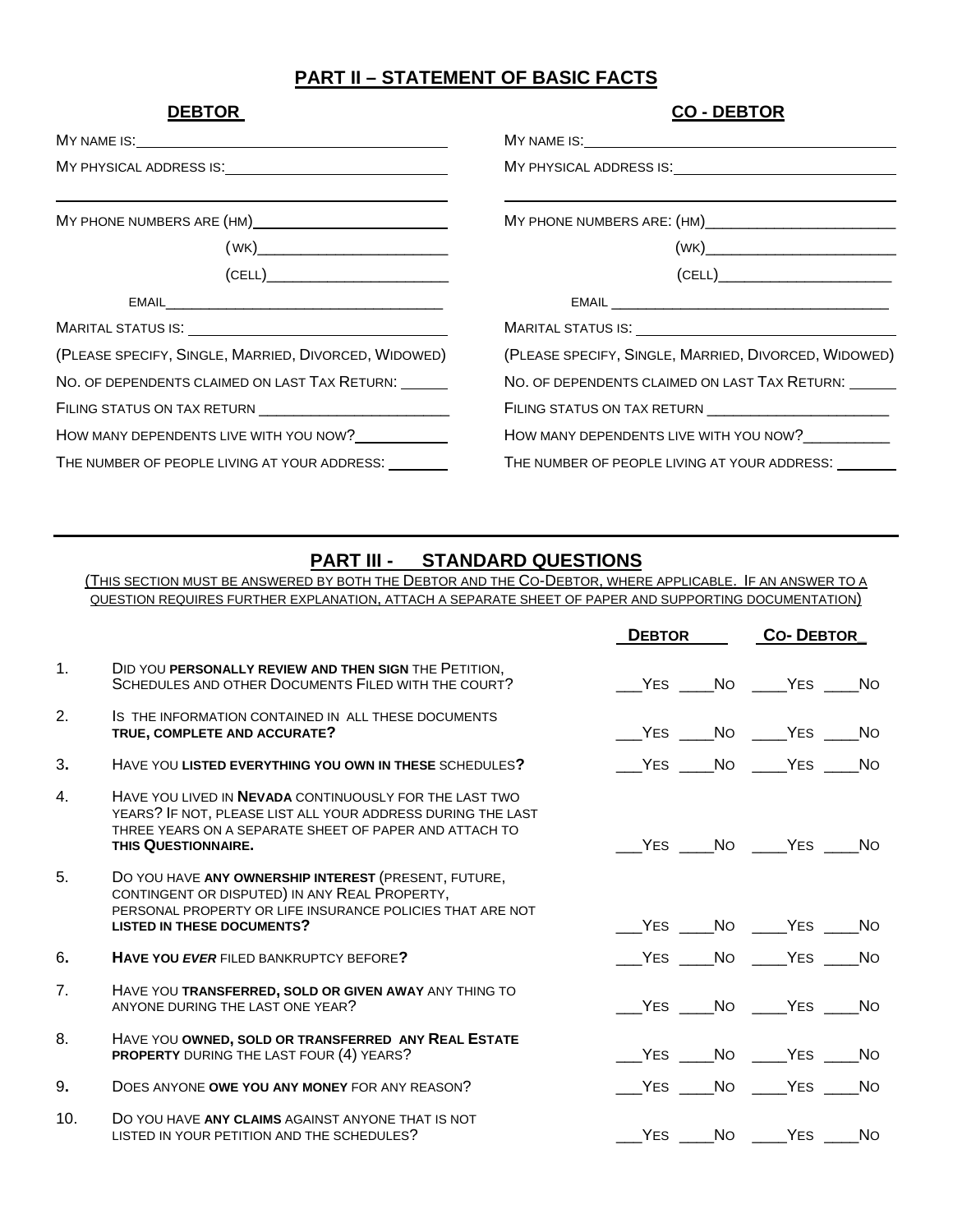| 11. | HAVE YOU FILED OR HAVE A REASON TO FILE ANY LAWSUIT<br>AGAINST ANY ONE FOR ANY REASON?                                              |             | ___Yes ____No ____Yes ____ No       |  |
|-----|-------------------------------------------------------------------------------------------------------------------------------------|-------------|-------------------------------------|--|
| 12. | ARE YOU A BENEFICIARY OF ANY WILL, TRUST OR ESTATE?                                                                                 |             |                                     |  |
| 13. | ARE YOU NOW ENTITLED TO ANY LIFE INSURANCE PROCEEDS OR AN<br>INHERITANCE AS A RESULT OF SOMEONE'S DEATH?                            |             | YES NO YES NO                       |  |
| 14. | HAS THERE BEEN A CHANGE IN YOUR FINANCIAL SITUATION<br>SINCE THE FILING OF THE BANKRUPTCY?                                          |             | VES No YES No                       |  |
| 15. | DID YOU MAKE ANY PAYMENTS TOTALING OVER \$600, TO ANY<br>UNSECURED CREDITOR, DURING THE LAST 90 DAYS PRIOR<br>TO FILING BANKRUPTCY? |             | YES NO YES NO                       |  |
| 16. | DID YOU REARRANGE YOUR FINANCIAL AFFAIRS IN ANY WAY<br>IN PREPARATION FOR FILING THIS BANKRUPTCY?                                   |             |                                     |  |
| 17. | HAVE YOU TRANSFERRED ANY CREDIT CARD BALANCES FROM<br>ONE TO ANOTHER DURING THE LAST SIX MONTHS?                                    |             |                                     |  |
| 18. | IS ANYONE HOLDING OR STORING ANYTHING ON YOUR BEHALF?                                                                               |             | _____YES ______NO ______YES _____NO |  |
| 19. | DO YOU HAVE ANY SAFE-DEPOSIT BOX OR A SELF-STORAGE UNIT?<br>(IF YES, PLEASE PROVIDE ITS LOCATION AND LIST OF ITS CONTENTS)          |             | VES No YES No                       |  |
| 20. | HAVE YOU REPAID ANY LOANS TO ANY FRIENDS AND/OR RELATIVES<br><b>DURING THE PAST YEAR?</b>                                           |             | VES No YES No                       |  |
| 21. | IF YOU OWN YOUR HOME, WHEN DID YOU PURCHASE IT?                                                                                     |             |                                     |  |
| 22. | <b>WHAT WAS THE PURCHASE PRICE?</b>                                                                                                 | $\mathbb S$ |                                     |  |

# **PART IV – DOCUMENTS TO BE SUBMITTED WITH THIS QUESTIONNAIRE**

**\_\_\_\_\_\_\_\_\_\_\_\_\_\_\_\_\_\_\_\_\_\_\_\_\_\_\_\_\_\_\_\_\_\_\_\_\_\_\_\_\_\_\_\_\_\_\_\_\_\_\_\_\_\_\_\_\_\_\_\_\_\_\_\_\_\_\_\_\_\_\_\_\_\_\_\_\_\_\_\_**

#### **THE FOLLOWING DOCUMENTS MUST BE SUBMITTD TO THE TRUSTEE ALONG WITH THIS QUESTIONNAIRE UNLESS PREVIOUSLY FILED WITH THE COURT WITH YOUR BANKRUPTCY PAPERS:**

- 1. **COPY OF THE TAX RETURN** FOR THE YEAR ENDING IMMEDIATELY PREDEDING THE BANKRUPTCY FILING. MUST BE DELIVERED TO THE TRUSTEE'S OFFICE AT LEAST SEVEN (7) DAYS PRIOR TO THE MEETING OF CREDITORS. FOR BANKKRUPTCIES FILED BETWEEN JANUARY 1<sup>st</sup> and April 15<sup>th</sup> where preparation of the tax return is still pending on the date of the MEETING OF CREDITORS, THE RETURN MUST BE DELIVERED TO THE TRUSTEE'S OFFICE WITHIN 10 DAYS AFTER THE RETURN IS prepared, but no later than April 15  $^{\text{\tiny{\textsf{TH}}}}$ . The copy must be delivered in person or by mail. Do not fax the tax RETURN COPY.
- 2. **STATEMENTS ON ALL FINANCIAL ACCOUNTS**, I.E. CHECKING ACCOUNTS, SAVINGS ACCOUNTS, MONEY MARKET ACCOUNTS, IRA'S, ROTH IRA'S, EDUCATIONAL IRA'S, PENSIONS, BROKERAGE ACCOUNTS, MUTUAL FUNDS, LIFE INSURANCE, ETC., THAT YOU OWN OR THAT YOU CO-SIGN ON WITH ANYONE ELSE, COVERING THE DATE THE PETITION WAS FILED. BRING THIS INFORMATION TO THE MEETING OF CREDITORS.
- 3. **EVIDENCE OF CURRENT INCOME** (THE MOST RECENT PAY STUB). BRING TO THE MEETING OF CREDITORS.
- 4. **PICTURE I.D. ESTABLISHING IDENTITY**, SUCH A DRIVER'S LICENSE OR PASSPORT, WORK CARD, HEARLTH CARD, OR MILITARY I.D. BRING TO THE MEETING OF CREDITORS.
- 5. **SOCIAL SECURITY VERIFICATION** IN THE FORM OF A DOCUMENT ESTABLISHING THE SOCIAL SECURITY NUMBER SUCH AS A SOCIAL SECURITY CARD, W-2 OR MILITARY I.D. BRING TO THE MEETING OF CREDITORS.
- 6. **COPY OF THE CREDIT COUNSELING CERTIFICATE** REQUIRED PRIOR TO FILING THE BANKKRUPTCY. BRING TO THE MEETING OF CREDITORS.
- 7. **COPY OF THE FINANCIAL MANAGEMENT CERTIFICATE** REQUIRED TO OBTAIN THE DISCHARGE. MAIL THE TRUSTEE WHEN COMPLETED.